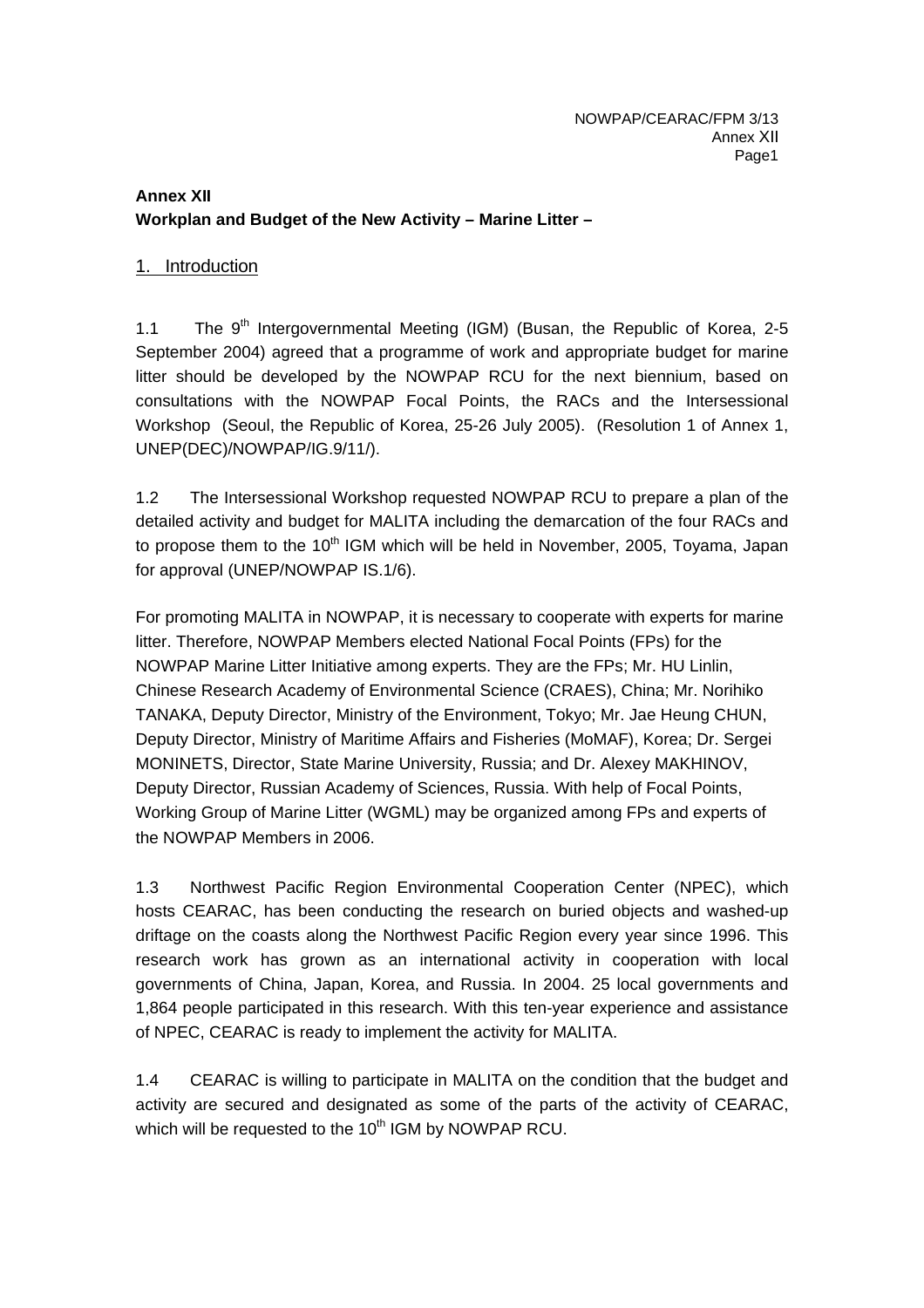1.5 As having made contribution to the activities of WG3 (HAB) and WG4 (RS), NPEC may also be able to provide certain amount of in-kind cooperation for MALITA. Therefore its cooperation is indispensable in order to promote MALITA in the NOWPAP Region smoothly and efficiently.

NPEC with Ministry of Environment of Japan(MOE will sponsor the International Workshops on Marine Litter in the Northwest Pacific Region annually from 2005 to 2007. The First and Second International Workshops on Marine Litter in the Northwest Pacific Region will be held in November 2005 and in autumn 2006, respectively. NOWPAP can also use the opportunities of the workshops for MALITA in NOWPAP.

### 2. Proposed Activities for the 2006-2007 Biennium

CEARAC has made a plan of some activities for MALITA, and estimated the budget for each activity. The sections below explain the activities and propose the minimum amounts of budgets CEARAC needs from UNEP, although it is expected inkind contribution of MOE and NPEC.

### 2.1 Organization of the Working Group of Marine Litter (2006)

The First NOWPAP WG ML Meeting will be planned to be held in Toyama, Japan, in autumn 2006, in conjunction with the Second International Workshop on Marine Litter in the Northwest Pacific Region, which is sponsored by MOE and NPEC.

The First NOWPAP WG ML meeting will discuss the Terms of References of WG ML and finalize the plan of the intersessional works designated to WG ML, such as the preparation of the document "Marine Litter in the NOWPAP Region", sectoral guidelines, and monitoring programme.

Budget: US\$6,000 (printing meeting reports, etc.)

## 2.2 Intersessional work for marine litter in 2006 and 2007

CEARAC will continue to work for implementing activities designated by the NOWPAP WG ML in cooperation with CAERAC Focal Points, experts and related regional and international organizations. For intersessional work for marine litter in 2006 and 2007 with additional fund from RCU, CEARAC is planning the following activities; preparation of a document "the Marine Litter in the NOWPAP Region"; preparation of brochures for marine litter for the NOWPAP Region; preparation of sectoral guidelines for management policies of marine litter for NOWPAP Members; and development of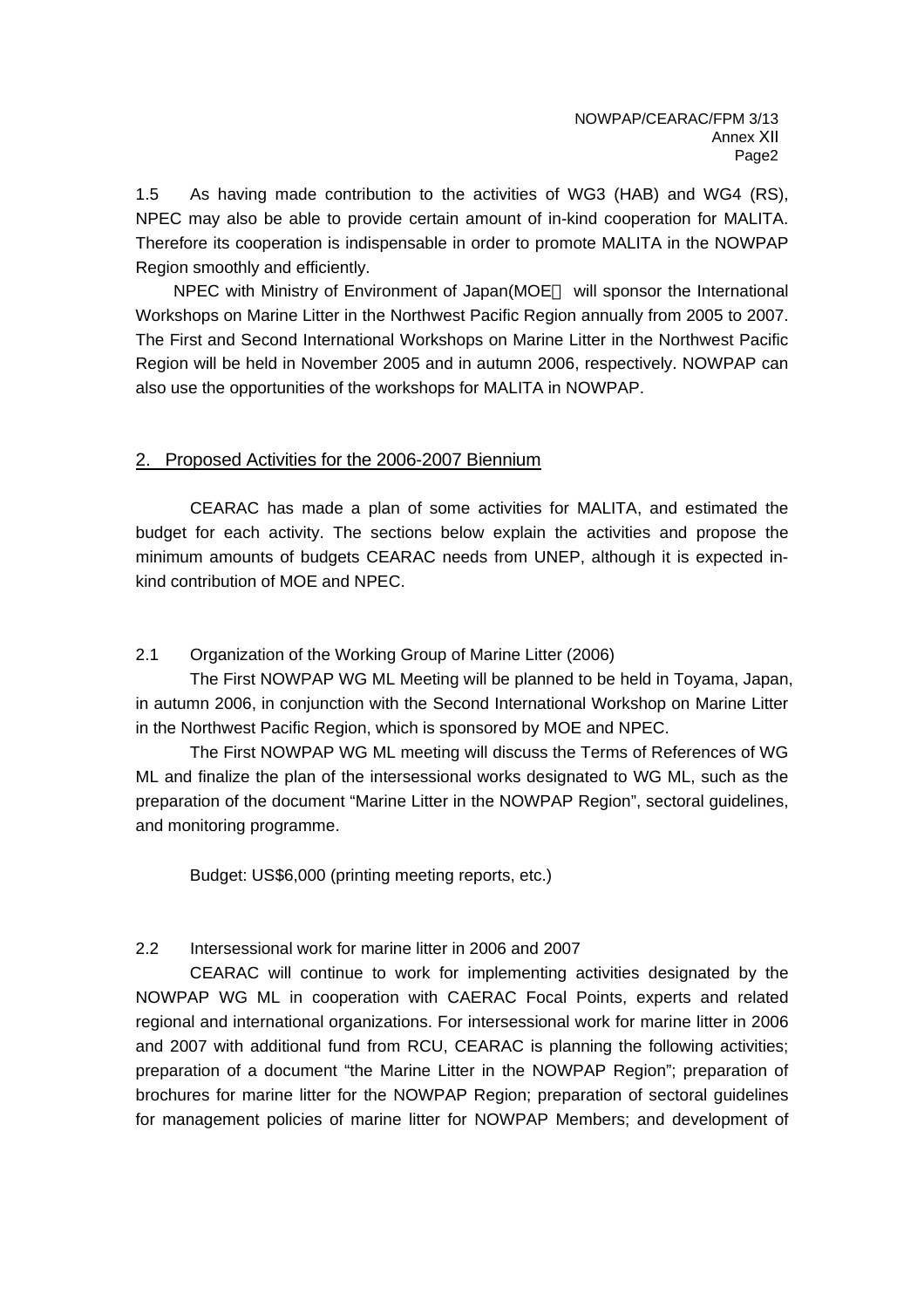regional monitoring programmes. The details of those activities are explained in the sections below.

#### Budget: US\$42,000

2.2.1 Preparation of a document "the Marine Litter in the NOWPAP Region" (2006)

In order to collect and review existing information relevant to marine litter in each NOWPAP Member country, CEARAC will prepare the document "Marine Litter in the NOWPAP Region" with assistance of consultants in each member country.

FPs of ML will send a report or information about marine litter in their own countries for making the document to CEARAC. In addition, the result of the  $1<sup>st</sup>$ International Workshop on Marine Litter in the Northwest Pacific Region will be respond to the document. The workshop will be held in November 2005. It is expected that the current situation of marine litter in each country of NOWPAP Members can be found in the workshop.

Especially CAEARC emphasizes that the information about marine litter on the document will become a part of the State of Marine Environment Report in the NOWPAP Region.

Budget US\$12,000 (4@US\$2,000+ print@US\$4,000)

2.2.2 Preparation of brochures for marine litter for the NOWPAP Region (2007)

For the purpose of promoting public awareness on the reduction of marine litter, CEARAC prepare brochures of Marine Litter in the four NOWPAP languages and English. The brochure will be made based on the document "the Marine Litter in the NOWPAP Region" issued by NOWPAP (or CEARAC) in 2006 and on the brochure of "Research on Washed-up Driftage on the Coasts of the Northwest Pacific Region" issued by NPEC.

Budget: US\$10,000 (5@US\$2,000)

2.2.3 Preparation of sectoral guidelines for management policies of marine litter for NOWPAP Members (2007)

NPEC conducted a research on policies for marine litter in NOWPAP Members in 2005. According to the research, there are no coherent management programmes of marine litter in all countries. It is necessary to make management policies which apply a wide variety of sectors to mitigate marine liter problems for every country of NOWPAP Members.